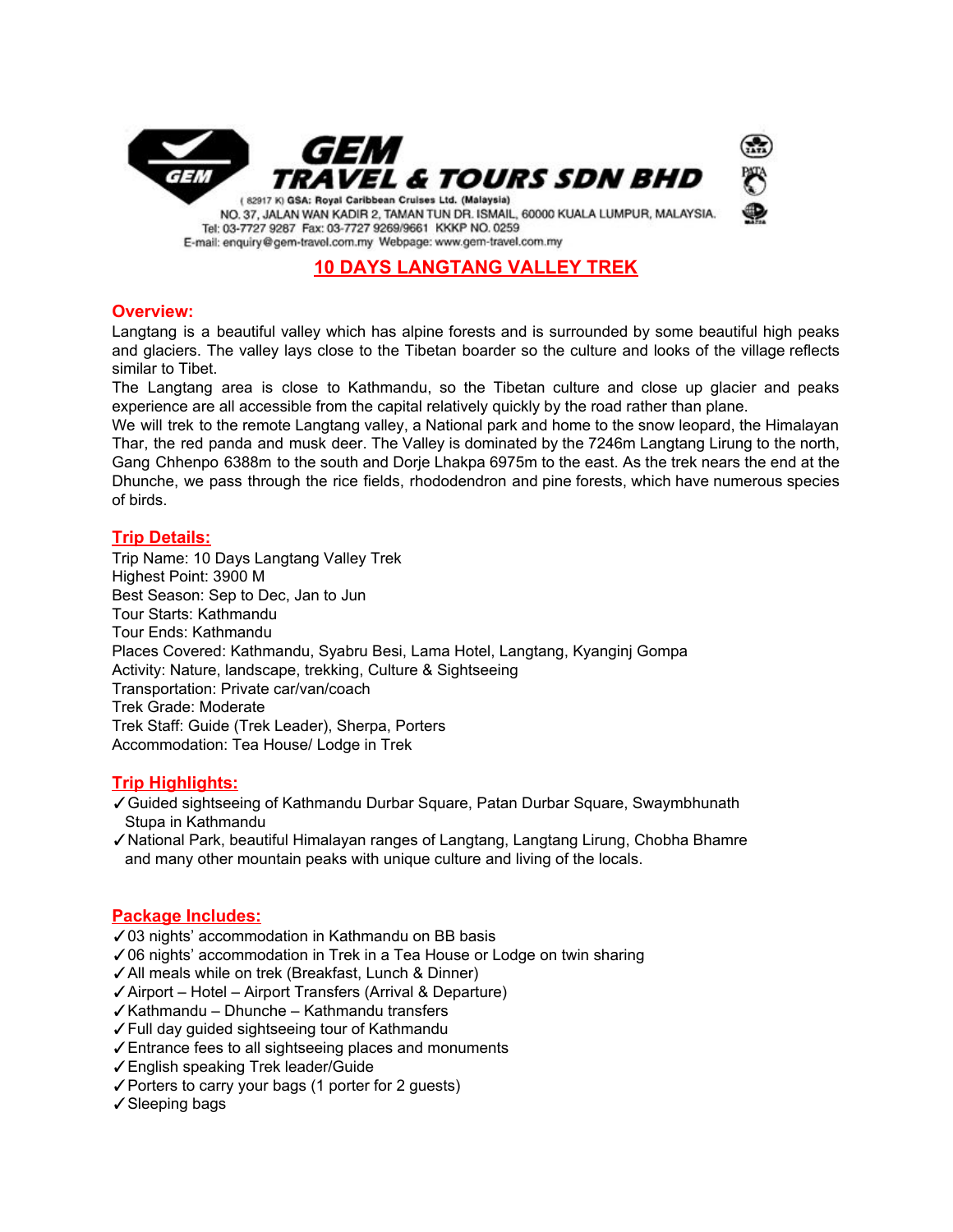- ✓Food, Accommodation, Salary, Insurance and equipment's for all staffs
- ✓Langtang National Park permit fee
- ✓TIMS (Trekkers Information Management System) Fee
- ✓Farewell dinner (Authentic Nepalese cuisine with cultural show)
- ✓English speaking guide for sightseeing in Kathmandu
- ✓All ground transfers on private air con car/van/coach
- ✓All government, hotel and other applicable taxes.

### **Package Excludes:**

International Airfare and taxes

Travel Insurance

Nepal Entry visa (Visa is obtained in Nepal Airport immigration on arrival. USD 25 per visa for 15 days, USD 40 per visa for 30 days and USD 100 per visa for 90 days. All the visas are multiple entry visas. Please carry 02 passport sized photograph for the visa.

Lunch and dinner in Kathmandu

All items of personal nature like telephone bills, laundry, drinks etc.

Tipping to guide and driver

Any other item that is not mentioned in the price inclusion list.

## **Detail Itinerary:**

#### **Day 01: Kathmandu**

Upon arrival in Kathmandu Airport, meet with our representatives and drop to hotel. After check in free time on leisure and briefing on trekking program.

### **Day 02: Kathmandu - Syabru Besi (1450m) 7 hrs drive (B/L/D)**

Wake up early morning and departure for 7 hours' drive to your starting point at the foot of Langtang Valley. The road takes a scenic route, climbing high over the ridges to escape the Kathmandu Valley and provided you with an amazing panorama of the Himalaya, including the Annapurna range, Manaslu, Ganesh Himal and the peak of the Langtang region that you will soon get familiar with. Overnight at a lodge.

#### **Day 03: Syabru Besi - Lama Hotel (2480m) 5 – 6 hrs (B/L/D)**

We will start our trek from Syabru Gaon to Lama Hotel (2480m), which takes approx. five hours. The trail descends along the ridge on Syabru's main street and then drops to Ghopche Khola (2050m), and again descends to the landslide (1810m). From then onwards, your trek will ascend gently to Rimche (2400m) through bamboos (1960m) and at the end you will travel through level path to the Lama Hotel. En route, you may get lucky to spot the red pandas, and monkey in their natural habitat. Overnight at a lodge.

#### **Day 04: Lama Hotel - Langtang (3540m) 5 – 6 hrs (B/L/D)**

Today, trek from Lama Hotel to Langtang Village (3540m) via Ghore Tabela, which takes approx. 6 hours. At Ghore Tabela (3000m), the trail emerges from the forest. While hiking here, you can catch a glimpse of white monkeys and local birds.

The trail continues to climb gently and the valley widens, passing a few temporary settlements used by herders who bring their livestock to graze in the high pastures during summer months. A quiet monastery is present around here which can be visited shortly before arriving at the village of Langtang, the headquarters of the Langtang national Park. Stay overnight at a lodge.

#### **Day 05: Langtang - Kyangjing Gompa (3900m) 2 - 3 hrs (B/L/D)**

Trek from Langtang Village to Kyangjin (3900m), which will take approx. 3 hours. The trail climbs gradually through small villages and yak pastures as the valley opens out further and the views become more wide ranging. After crossing several small streams and moraines, the trail reaches the settlement at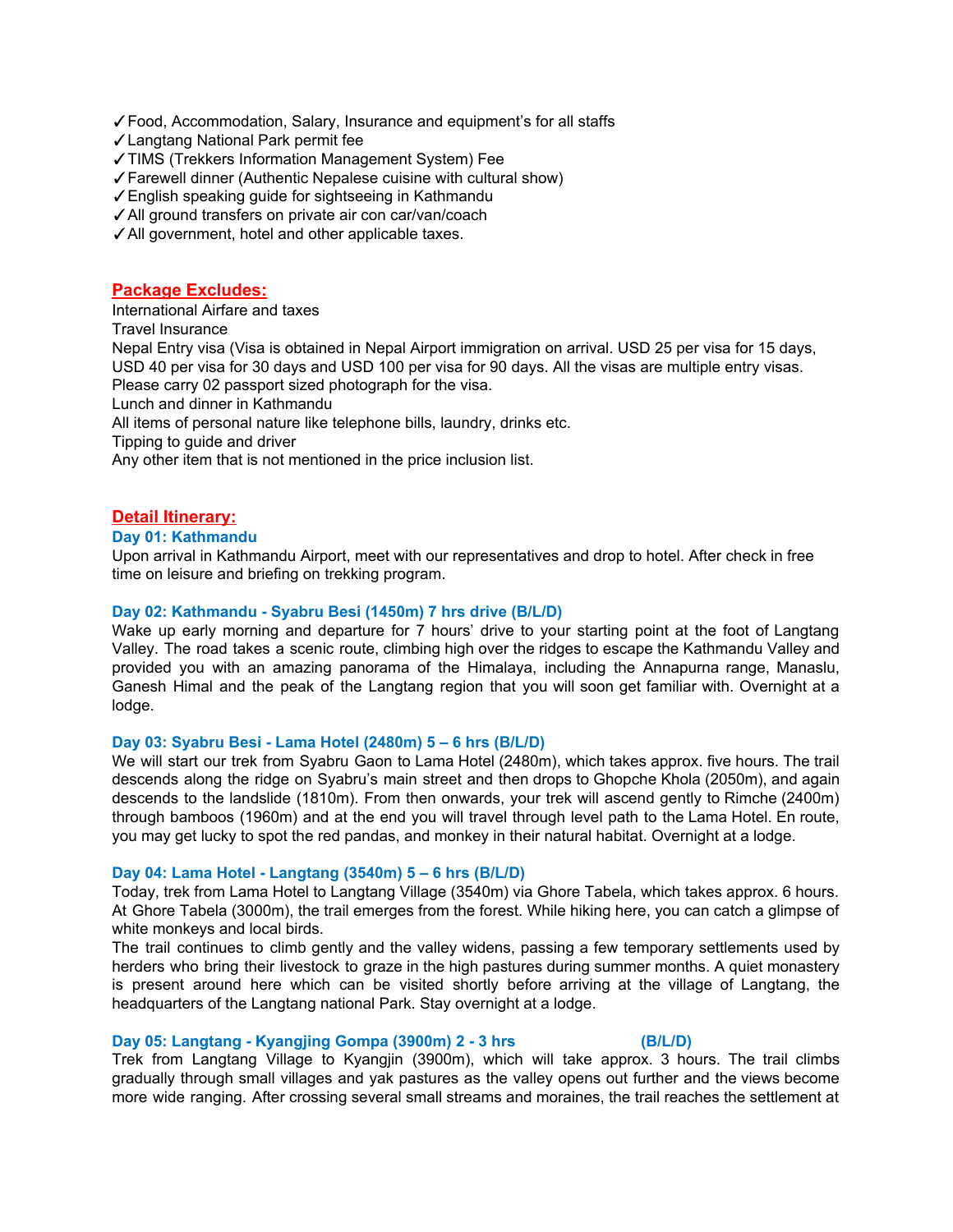Kyangjin. We should arrive at Kyangjin by lunch time allowing some time to acclimatize and explore the area. It is a fantastic setting, with snow covered peaks surrounding us in all directions. At this point, you can enjoy the panoramic view of Dorje Lakpa (6990m), Langtang Ri (6370m), and Langtang Lirung (7245m).

### **Day 06: Kyangjing Gompa - Lama Hotel (2480m) 5 – 6 hrs (B/L/D)**

Today we will slowly descend downhill through the beautiful landscape and greenery and reach Lama hotel. Take a good rest in the evening and enjoy the beautiful view. Overnight at a lodge.

### **Day 07: Lama Hotel - Sybru Besi(1450m) 4 – 5 hrs (B/L/D)**

We will descend down toward Lama Hotel. After reaching Lama Hotel, free time to enjoy the scenery and Free time to relax. Overnight at a lodge.

#### **Day 08: Sybru Besi – Kathmandu (B/L)**

Today we will drive from Syabru Besi to Kathmandu, which takes around 7 hours. You will drive through scenic foothills and ridgeline vistas to Kathmandu. After reaching Kathmandu, drop to your hotel and free in the evening to relax.

#### **Day 09: Kathmandu (B/D)**

After breakfast drive to Kathmandu durbar square, (UNESCO World heritage site). Kathmandu Durbar Square is the historic place that was also a politically important site until recently. The Kings of Nepal were crowned and their coronation ceremony was solemnized in this durbar square. The Durbar Square, with its old temples and palaces, epitomizes the religious and cultural life of the people.

Other famous landmarks around the area are the Temple of Living Goddess Kumari, the wooden temple of Kasthamandap, Ashok Vinayak. There are also museums inside the Durbar Square Palace.

Our next destination is Patan Durbar square. (UNESCO World heritage site). Patan Durbar Square complex is perhaps the most photographed of the three durbar squares. Located in the heart of Patan city, this was once the palace of the kings of Patan. The square is a display of Newari architecture that had reached its pinnacle during the reign of Malla kings who were great builders and patrons of the arts.

At the last we will be visiting Swoyambhunath Stupa (UNESCO World heritage site), which is believed to have been established more than 2,500 years ago. Swoyambhunath. It has developed into an important center of Buddhism.

In the evening, proceed for farewell dinner at an authentic Nepalese restaurant with cultural show.

#### **Day 10: Departure (B)**

After breakfast in the hotel, free time until departure to Airport with beautiful trekking memories.

#### **Tariffs valid till 30th Sep 2019**

# **10 Days 09 Nights Langtang Valley Trek**

## **\* Tariff is based in RM, per person basis**

| <b>Hotel Category</b> | 2 - 3 Pax | 74 - 6 Pax⊥ |        | Sngl Supp. |
|-----------------------|-----------|-------------|--------|------------|
| 3 Star Similar        | RM3690    | RM3560      | RM3420 | RM740      |

## **Hotels Used**

| <b>Destination</b> | 3 Star Similar                    |
|--------------------|-----------------------------------|
| Kathmandu          | Marshyangdi, Moonlight or similar |